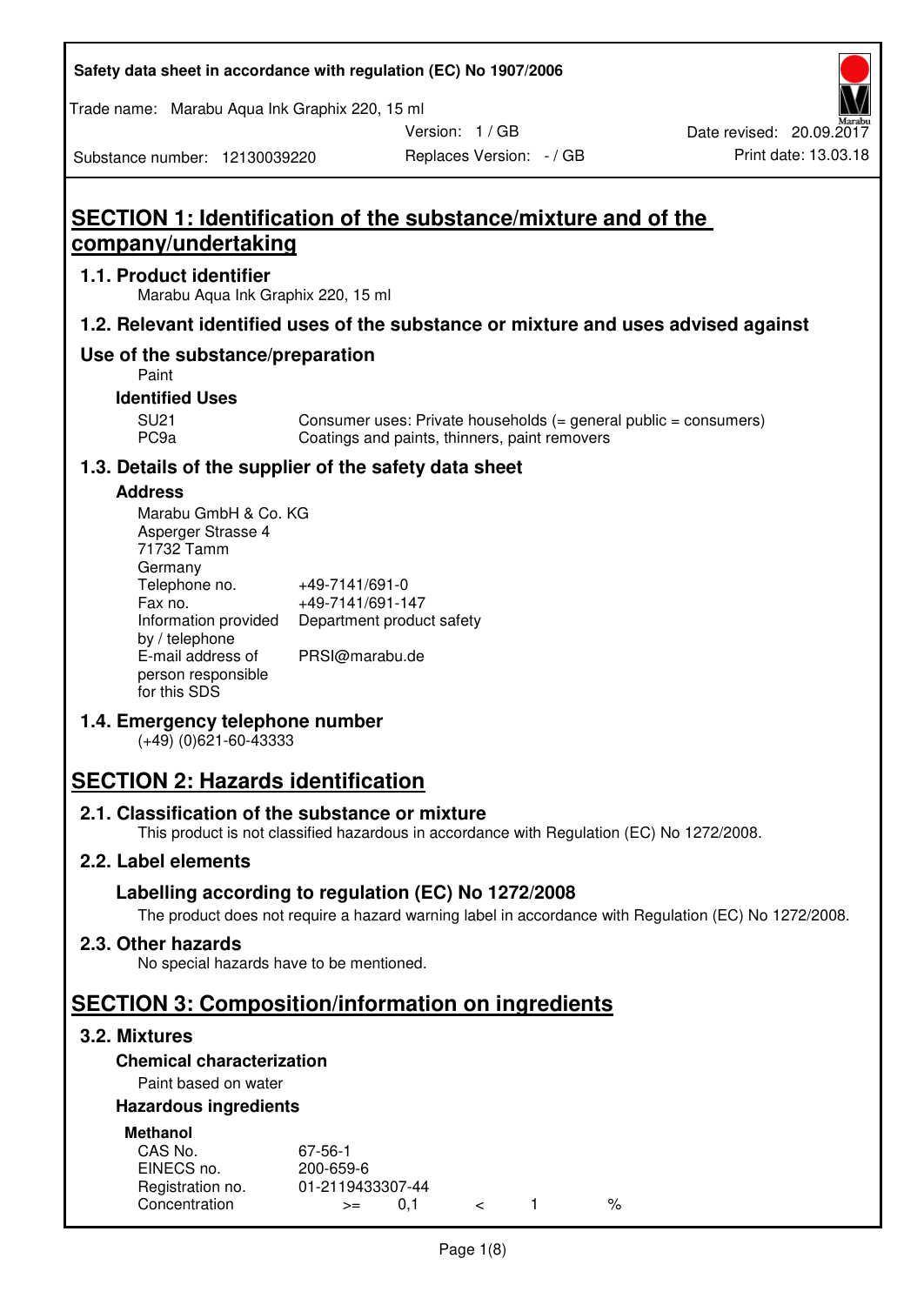| Safety data sheet in accordance with regulation (EC) No 1907/2006                                                                                                                  |
|------------------------------------------------------------------------------------------------------------------------------------------------------------------------------------|
| Trade name: Marabu Aqua Ink Graphix 220, 15 ml                                                                                                                                     |
| Version: 1/GB<br>Date revised: 20.09.2017<br>Print date: 13.03.18<br>Replaces Version: - / GB<br>Substance number: 12130039220                                                     |
| Classification (Regulation (EC) No. 1272/2008)<br>Flam. Liq. 2<br>H <sub>225</sub><br>Acute Tox. 3<br>H331<br>Acute Tox. 3<br>H311<br>Acute Tox. 3<br>H301<br>STOT SE 1<br>H370    |
| Concentration limits (Regulation (EC) No. 1272/2008)<br>STOT SE 2<br>H371<br>$>= 3 < 10$<br>STOT SE 1<br>H370<br>$>= 10$                                                           |
| <b>SECTION 4: First aid measures</b>                                                                                                                                               |
| 4.1. Description of first aid measures                                                                                                                                             |
| After skin contact<br>Wash with plenty of water and soap. Do NOT use solvents or thinners.                                                                                         |
| After eye contact                                                                                                                                                                  |
| Separate eyelids, wash the eyes thoroughly with water (15 min.). In case of irritation consult an oculist.<br><b>After ingestion</b>                                               |
| Rinse mouth thoroughly with water. If larger amounts are swallowed or in the event of symptoms take<br>medical treatment.                                                          |
| 4.2. Most important symptoms and effects, both acute and delayed<br>Until now no symptoms known so far.                                                                            |
| 4.3. Indication of any immediate medical attention and special treatment needed                                                                                                    |
| Hints for the physician / treatment<br>Treat symptomatically                                                                                                                       |
| <b>SECTION 5: Firefighting measures</b>                                                                                                                                            |
| 5.1. Extinguishing media                                                                                                                                                           |
| Suitable extinguishing media<br>Carbon dioxide, Foam, Sand, Water                                                                                                                  |
| 5.2. Special hazards arising from the substance or mixture<br>In the event of fire the following can be released: Carbon monoxide (CO); Carbon dioxide (CO2); dense<br>black smoke |
| 5.3. Advice for firefighters                                                                                                                                                       |
| <b>Other information</b><br>Collect contaminated fire-fighting water separately, must not be discharged into the drains.                                                           |
| <b>SECTION 6: Accidental release measures</b>                                                                                                                                      |
| 6.1. Personal precautions, protective equipment and emergency procedures<br>No particular measures required.                                                                       |
| 6.2. Environmental precautions<br>No particular measures required.                                                                                                                 |
| 6.3. Methods and material for containment and cleaning up<br>Clean preferably with a detergent - avoid use of solvents.                                                            |
| 6.4. Reference to other sections                                                                                                                                                   |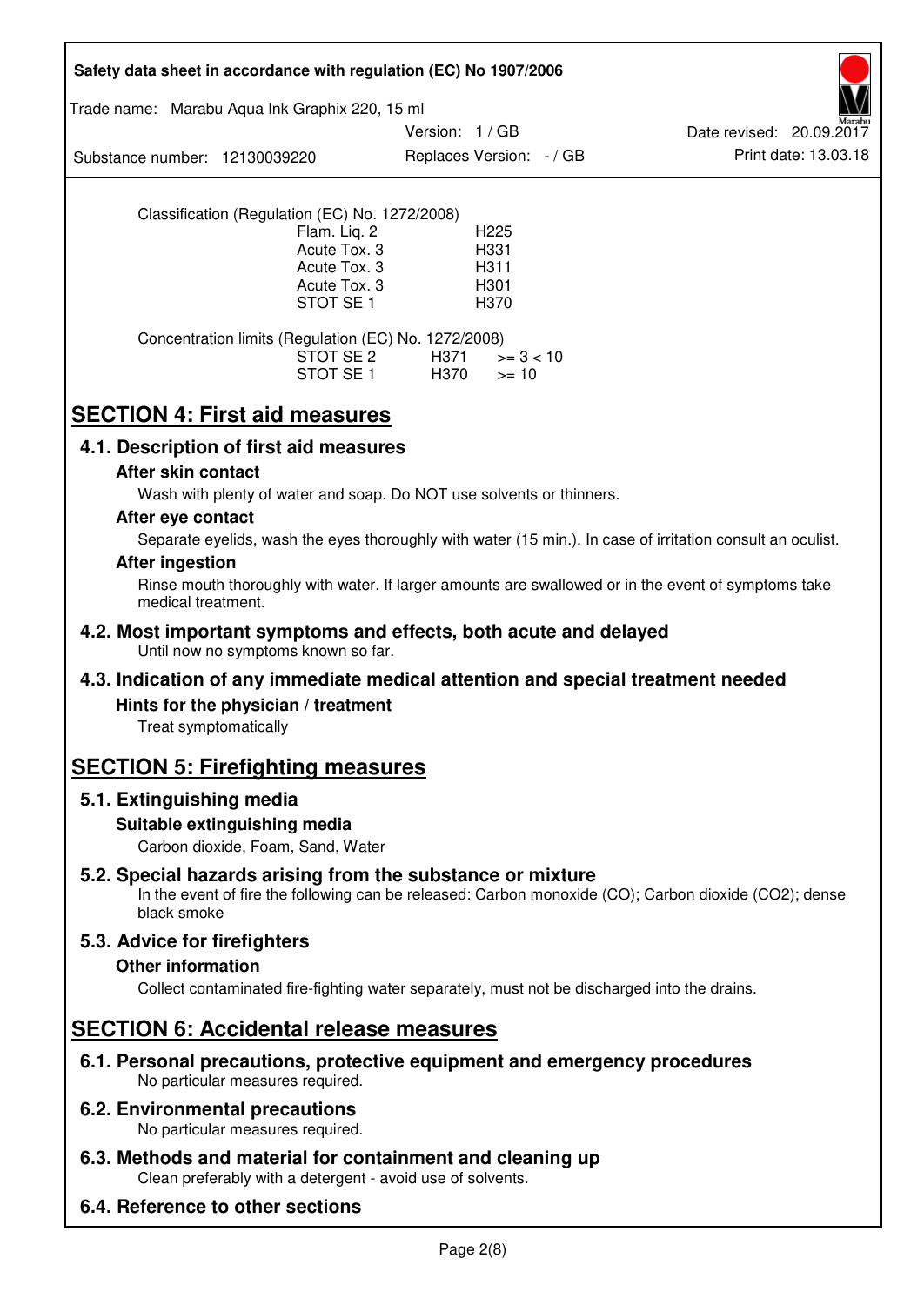| Safety data sheet in accordance with regulation (EC) No 1907/2006                                                                                                                                                                                                                                                   |                          |                          |
|---------------------------------------------------------------------------------------------------------------------------------------------------------------------------------------------------------------------------------------------------------------------------------------------------------------------|--------------------------|--------------------------|
| Trade name: Marabu Aqua Ink Graphix 220, 15 ml                                                                                                                                                                                                                                                                      |                          |                          |
|                                                                                                                                                                                                                                                                                                                     | Version: 1 / GB          | Date revised: 20.09.2017 |
| Substance number: 12130039220                                                                                                                                                                                                                                                                                       | Replaces Version: - / GB | Print date: 13.03.18     |
| Information regarding Safe handling, see Section 7. Information regarding personal protective measures,<br>see Section 8. Information regarding waste disposal, see Section 13.<br><b>SECTION 7: Handling and storage</b>                                                                                           |                          |                          |
| 7.1. Precautions for safe handling                                                                                                                                                                                                                                                                                  |                          |                          |
| <b>Advice on safe handling</b>                                                                                                                                                                                                                                                                                      |                          |                          |
| Avoid skin and eye contact. Smoking, eating and drinking shall be prohibited in application area.<br>Advice on protection against fire and explosion<br>No special measures required.                                                                                                                               |                          |                          |
| 7.2. Conditions for safe storage, including any incompatibilities                                                                                                                                                                                                                                                   |                          |                          |
| Requirements for storage rooms and vessels<br>Store in frostfree conditions.                                                                                                                                                                                                                                        |                          |                          |
| Storage class according to TRGS 510<br>Storage class according to<br>$12 \overline{ }$<br><b>TRGS 510</b>                                                                                                                                                                                                           | Non-combustible liquids  |                          |
| 7.3. Specific end use(s)<br>Paint                                                                                                                                                                                                                                                                                   |                          |                          |
| <b>SECTION 8: Exposure controls/personal protection</b>                                                                                                                                                                                                                                                             |                          |                          |
| 8.1. Control parameters                                                                                                                                                                                                                                                                                             |                          |                          |
| <b>Other information</b>                                                                                                                                                                                                                                                                                            |                          |                          |
| There are not known any further control parameters.                                                                                                                                                                                                                                                                 |                          |                          |
| 8.2. Exposure controls                                                                                                                                                                                                                                                                                              |                          |                          |
| <b>Exposure controls</b>                                                                                                                                                                                                                                                                                            |                          |                          |
| Provide adequate ventilation.                                                                                                                                                                                                                                                                                       |                          |                          |
| <b>Respiratory protection</b>                                                                                                                                                                                                                                                                                       |                          |                          |
| Not necessary.                                                                                                                                                                                                                                                                                                      |                          |                          |
| <b>Hand protection</b>                                                                                                                                                                                                                                                                                              |                          |                          |
| Not necessary.<br>In case of intensive contact wear protective gloves.<br>There is no one glove material or combination of materials that will give unlimited resistance to any<br>individual or combination of chemicals.                                                                                          |                          |                          |
| For prolonged or repeated handling nitrile rubber gloves with textile undergloves are required.<br>Material thickness<br>$\geq$<br>Breakthrough time<br>$\overline{\phantom{a}}$                                                                                                                                    | 0,5<br>mm<br>30<br>min   |                          |
| The breakthrough time must be greater than the end use time of the product.<br>The instructions and information provided by the glove manufacturer on use, storage, maintenance and<br>replacement must be followed.                                                                                                |                          |                          |
| Gloves should be replaced regularly and if there is any sign of damage to the glove material.<br>Always ensure that gloves are free from defects and that they are stored and used correctly.<br>The performance or effectiveness of the glove may be reduced by physical/ chemical damage and poor<br>maintenance. |                          |                          |
| Barrier creams may help to protect the exposed areas of the skin, they should however not be applied<br>once exposure has occurred.                                                                                                                                                                                 |                          |                          |
| Eye protection                                                                                                                                                                                                                                                                                                      |                          |                          |
| Not necessary.                                                                                                                                                                                                                                                                                                      |                          |                          |
| <b>Body protection</b><br>Not applicable.                                                                                                                                                                                                                                                                           |                          |                          |
|                                                                                                                                                                                                                                                                                                                     |                          |                          |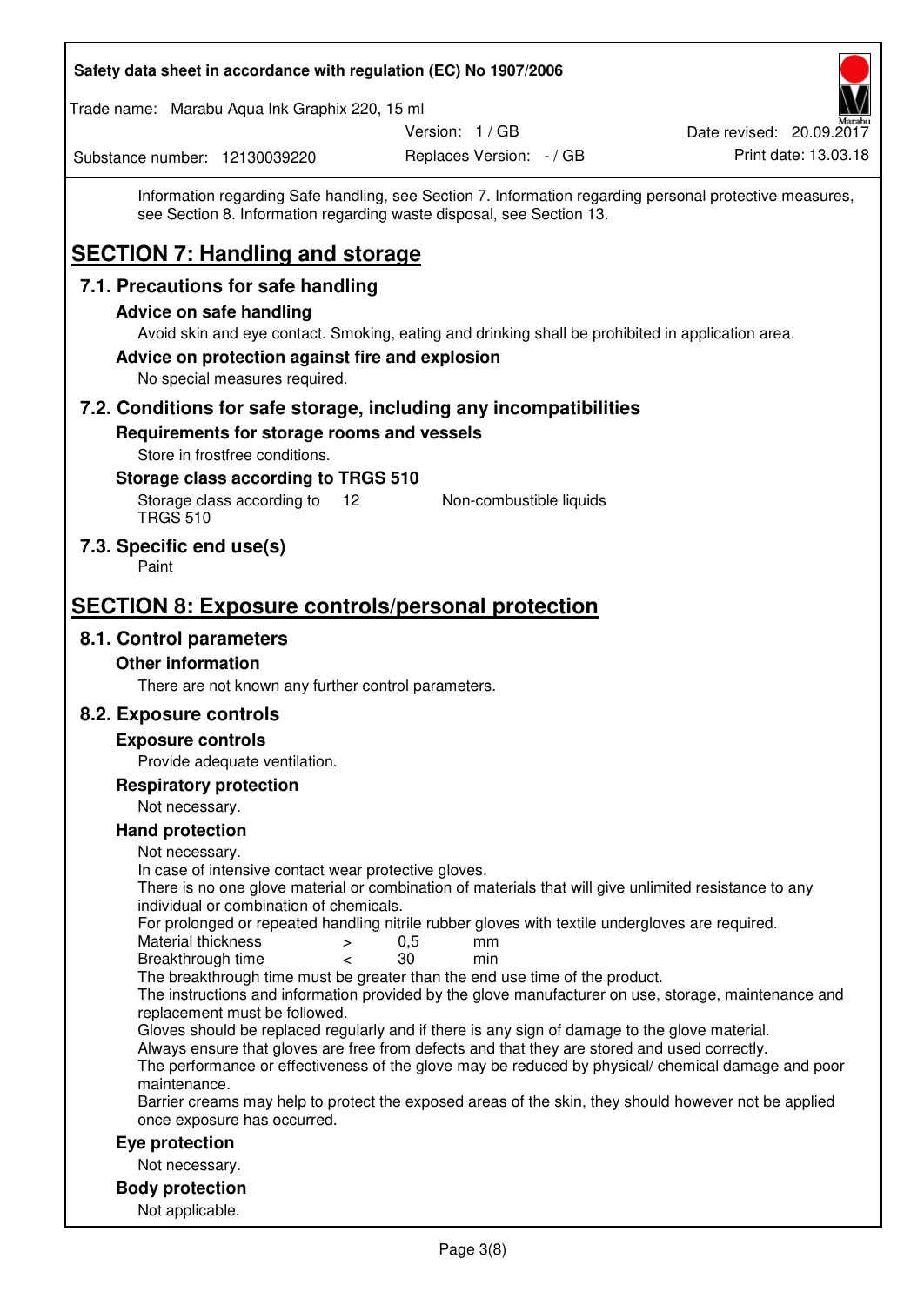| <b>SECTION 9: Physical and chemical properties</b>                 |                                 |                   |
|--------------------------------------------------------------------|---------------------------------|-------------------|
| 9.1. Information on basic physical and chemical properties<br>Form | liquid                          |                   |
| <b>Colour</b>                                                      | coloured                        |                   |
| <b>Odour</b>                                                       | odourless                       |                   |
| <b>Odour threshold</b>                                             |                                 |                   |
| Remarks                                                            | No data available               |                   |
|                                                                    |                                 |                   |
| <b>Melting point</b><br>Remarks                                    | not determined                  |                   |
|                                                                    |                                 |                   |
| <b>Freezing point</b>                                              |                                 |                   |
| Remarks                                                            | not determined                  |                   |
| Initial boiling point and boiling range                            |                                 |                   |
| Value<br>Pressure                                                  | 100<br>appr.<br>1.013<br>hPa    | °C                |
| Source                                                             | Literature value                |                   |
| <b>Flash point</b>                                                 |                                 |                   |
| Remarks                                                            | Not applicable                  |                   |
|                                                                    |                                 |                   |
| Evaporation rate (ether $= 1$ ) :<br>Remarks                       | not determined                  |                   |
|                                                                    |                                 |                   |
| Flammability (solid, gas)<br>Not applicable                        |                                 |                   |
| Upper/lower flammability or explosive limits                       |                                 |                   |
| Remarks                                                            | not determined                  |                   |
| Vapour pressure                                                    |                                 |                   |
| Value                                                              | 23<br>appr.                     | hPa               |
| Temperature                                                        | °C<br>20                        |                   |
| Method                                                             | Value taken from the literature |                   |
| <b>Vapour density</b>                                              |                                 |                   |
| Remarks                                                            | not determined                  |                   |
| <b>Density</b>                                                     |                                 |                   |
| Value                                                              | 1,01                            | g/cm <sup>3</sup> |
| Temperature<br>Method                                              | 20<br>°C<br>DIN EN ISO 2811     |                   |
|                                                                    |                                 |                   |
| Solubility in water                                                |                                 |                   |
| Remarks                                                            | miscible                        |                   |
| Ignition temperature                                               |                                 |                   |
| Remarks                                                            | not determined                  |                   |
| <b>Viscosity</b>                                                   |                                 |                   |
| Remarks                                                            |                                 |                   |
| Remarks                                                            | not determined                  |                   |
| 9.2. Other information                                             |                                 |                   |
| <b>Other information</b>                                           |                                 |                   |
| None known                                                         |                                 |                   |
|                                                                    |                                 |                   |

**Safety data sheet in accordance with regulation (EC) No 1907/2006** 

Version: 1 / GB

Replaces Version:  $-$  / GB Print date: 13.03.18

Date revised: 20.09.2017

Substance number: 12130039220

Trade name: Marabu Aqua Ink Graphix 220, 15 ml

# **SECTION 10: Stability and reactivity**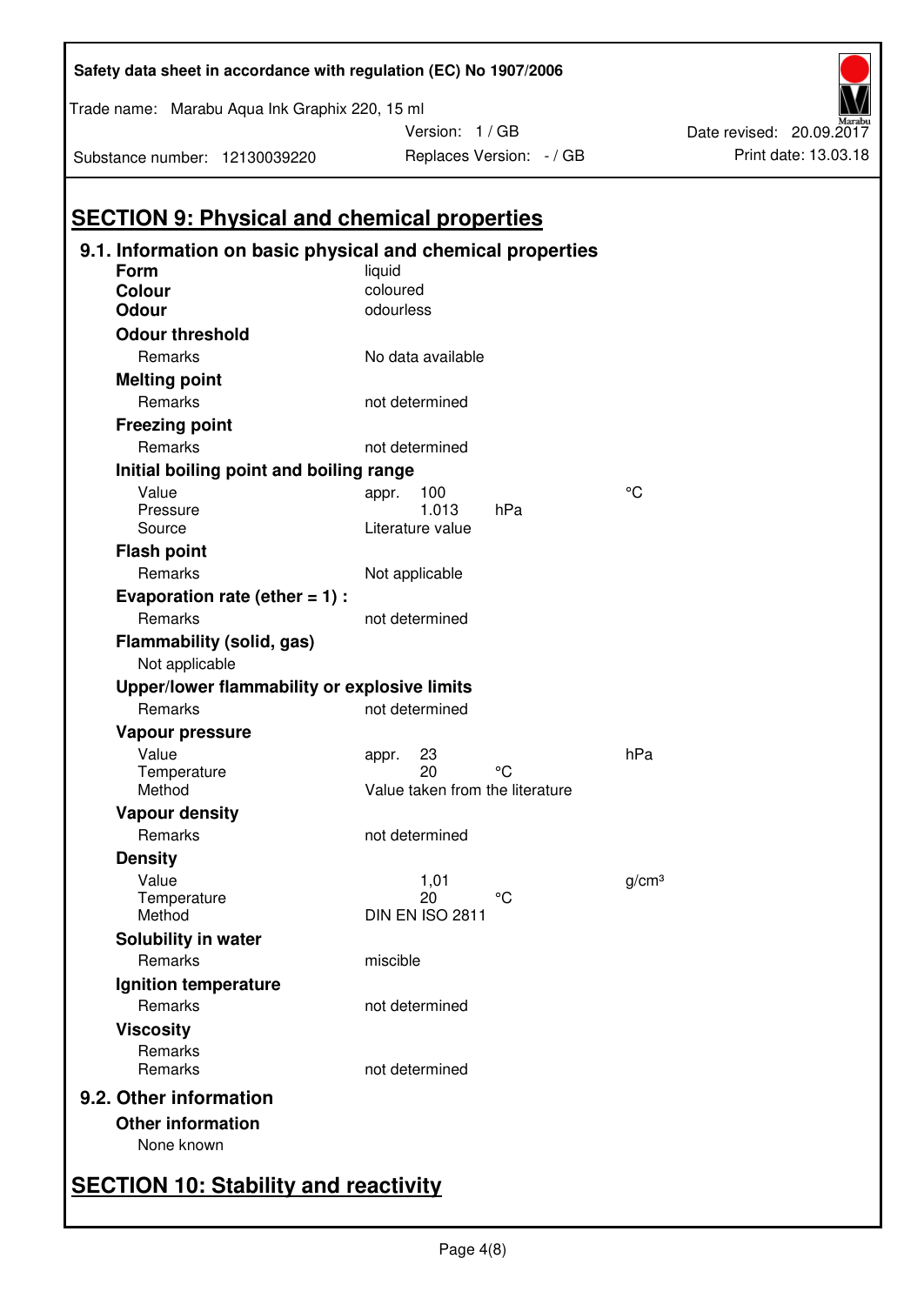| Safety data sheet in accordance with regulation (EC) No 1907/2006                    |                                                                                                    |                          |
|--------------------------------------------------------------------------------------|----------------------------------------------------------------------------------------------------|--------------------------|
| Trade name: Marabu Aqua Ink Graphix 220, 15 ml                                       |                                                                                                    |                          |
|                                                                                      | Version: 1/GB                                                                                      | Date revised: 20.09.2017 |
| Substance number: 12130039220                                                        | Replaces Version: - / GB                                                                           | Print date: 13.03.18     |
| 10.1. Reactivity<br>None                                                             |                                                                                                    |                          |
| 10.2. Chemical stability<br>No hazardous reactions known.                            |                                                                                                    |                          |
| 10.3. Possibility of hazardous reactions<br>No hazardous reactions known.            |                                                                                                    |                          |
| 10.4. Conditions to avoid<br>No hazardous reactions known.                           |                                                                                                    |                          |
| 10.5. Incompatible materials<br>None                                                 |                                                                                                    |                          |
| 10.6. Hazardous decomposition products<br>No hazardous decomposition products known. |                                                                                                    |                          |
| <b>SECTION 11: Toxicological information</b>                                         |                                                                                                    |                          |
| 11.1. Information on toxicological effects                                           |                                                                                                    |                          |
| <b>Acute inhalational toxicity</b>                                                   |                                                                                                    |                          |
| Remarks                                                                              | Based on available data, the classification criteria are not met.                                  |                          |
| <b>Skin corrosion/irritation</b>                                                     |                                                                                                    |                          |
| Remarks                                                                              | Based on available data, the classification criteria are not met.                                  |                          |
| Serious eye damage/irritation                                                        |                                                                                                    |                          |
| Remarks                                                                              | Based on available data, the classification criteria are not met.                                  |                          |
| <b>Sensitization</b>                                                                 |                                                                                                    |                          |
| Remarks                                                                              | Based on available data, the classification criteria are not met.                                  |                          |
| <b>Mutagenicity</b>                                                                  |                                                                                                    |                          |
| Remarks                                                                              | Based on available data, the classification criteria are not met.                                  |                          |
|                                                                                      |                                                                                                    |                          |
| <b>Reproductive toxicity</b><br>Remarks                                              | Based on available data, the classification criteria are not met.                                  |                          |
| Carcinogenicity                                                                      |                                                                                                    |                          |
| Remarks                                                                              | Based on available data, the classification criteria are not met.                                  |                          |
| <b>Specific Target Organ Toxicity (STOT)</b>                                         |                                                                                                    |                          |
|                                                                                      |                                                                                                    |                          |
| Single exposure<br><b>Remarks</b>                                                    | Based on available data, the classification criteria are not met.                                  |                          |
| <b>Repeated exposure</b><br>Remarks                                                  | Based on available data, the classification criteria are not met.                                  |                          |
| <b>Aspiration hazard</b>                                                             |                                                                                                    |                          |
|                                                                                      | Based on available data, the classification criteria are not met.                                  |                          |
| <b>Experience in practice</b><br>risk to health can be expected.                     | Provided all the recommended protective and safety precautions are taken, experience shows that no |                          |
| <b>Other information</b>                                                             |                                                                                                    |                          |
| There are no data available on the mixture itself.<br>1272/2008.                     | The mixture has been assessed following the additivity method of the GHS/CLP Regulation (EC) No    |                          |
| <b>SECTION 12: Ecological information</b>                                            |                                                                                                    |                          |

### Page 5(8)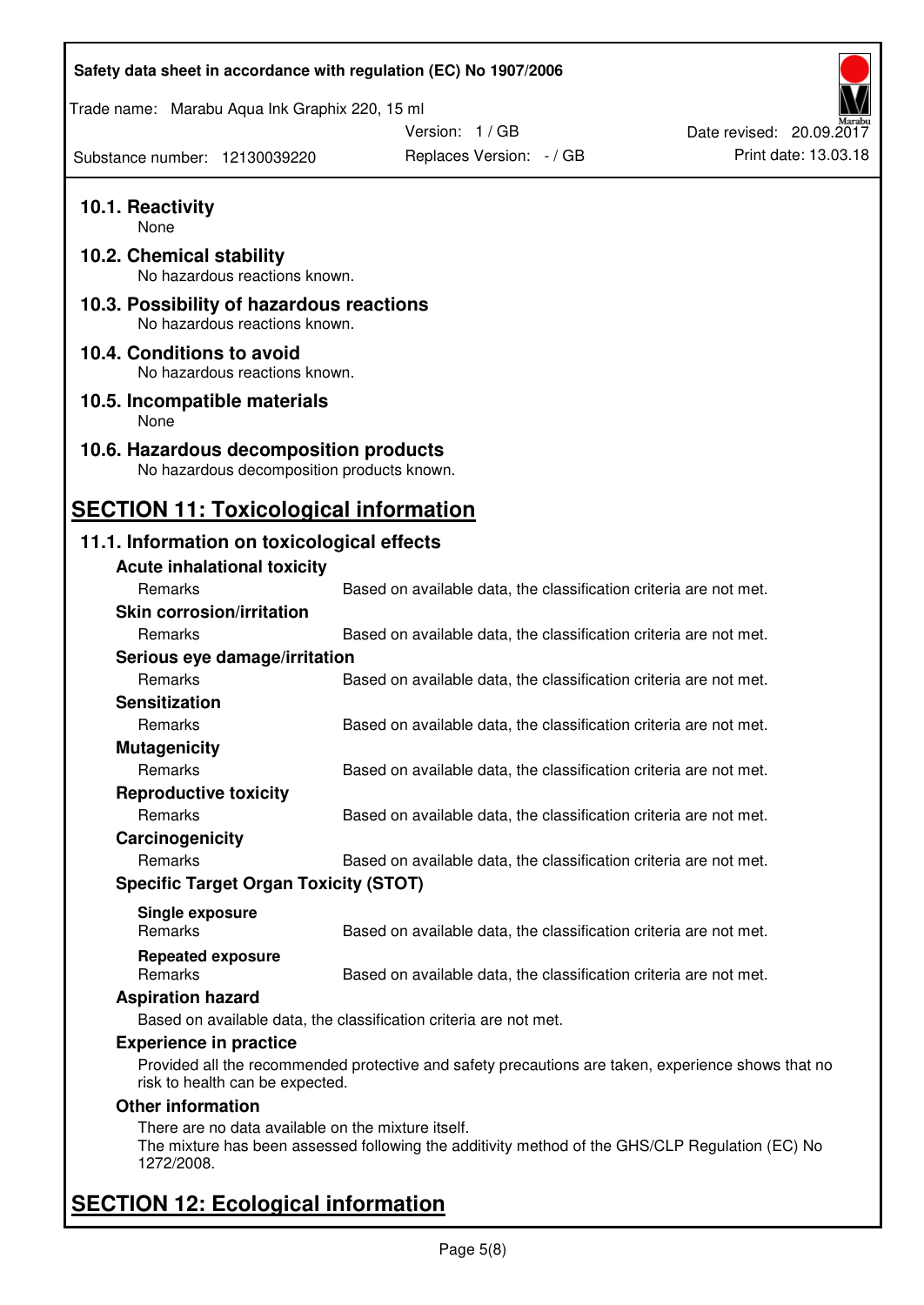#### **Safety data sheet in accordance with regulation (EC) No 1907/2006**

Trade name: Marabu Aqua Ink Graphix 220, 15 ml

Version: 1 / GB

Substance number: 12130039220

Replaces Version: - / GB Print date: 13.03.18 Date revised: 20.09.2017

### **12.1. Toxicity**

#### **General information**

There are no data available on the mixture itself.Do not allow to enter drains or water courses.The mixture has been assessed following the summation method of the CLP Regulation (EC) No 1272/2008 and is not classified as dangerous for the environment.

#### **12.2. Persistence and degradability**

#### **General information**

There are no data available on the mixture itself.

#### **12.3. Bioaccumulative potential**

#### **General information**

There are no data available on the mixture itself.

#### **12.4. Mobility in soil**

#### **General information**

There are no data available on the mixture itself.

#### **12.5. Results of PBT and vPvB assessment**

#### **General information**

There are no data available on the mixture itself.

#### **12.6. Other adverse effects**

#### **General information**

There are no data available on the mixture itself.

### **SECTION 13: Disposal considerations**

#### **13.1. Waste treatment methods**

#### **Disposal recommendations for the product**

The product can be placed with other household refuse. Small residues in containers can be washed-out with water and put into the drainage system.

#### **Disposal recommendations for packaging**

Packaging that cannot be cleaned should be disposed off as product waste. Completely emptied packagings can be given for recycling.

## **SECTION 14: Transport information**

#### **Land transport ADR/RID**

Non-dangerous goods **14.1. UN number**  UN - **14.2. UN proper shipping name**  -

#### **14.3. Transport hazard class(es) Class** Label

| 14.4. Packing group         |   |
|-----------------------------|---|
| Packing group               |   |
| Transport category          | O |
| 14.5. Environmental hazards |   |

### **Marine transport IMDG/GGVSee**

-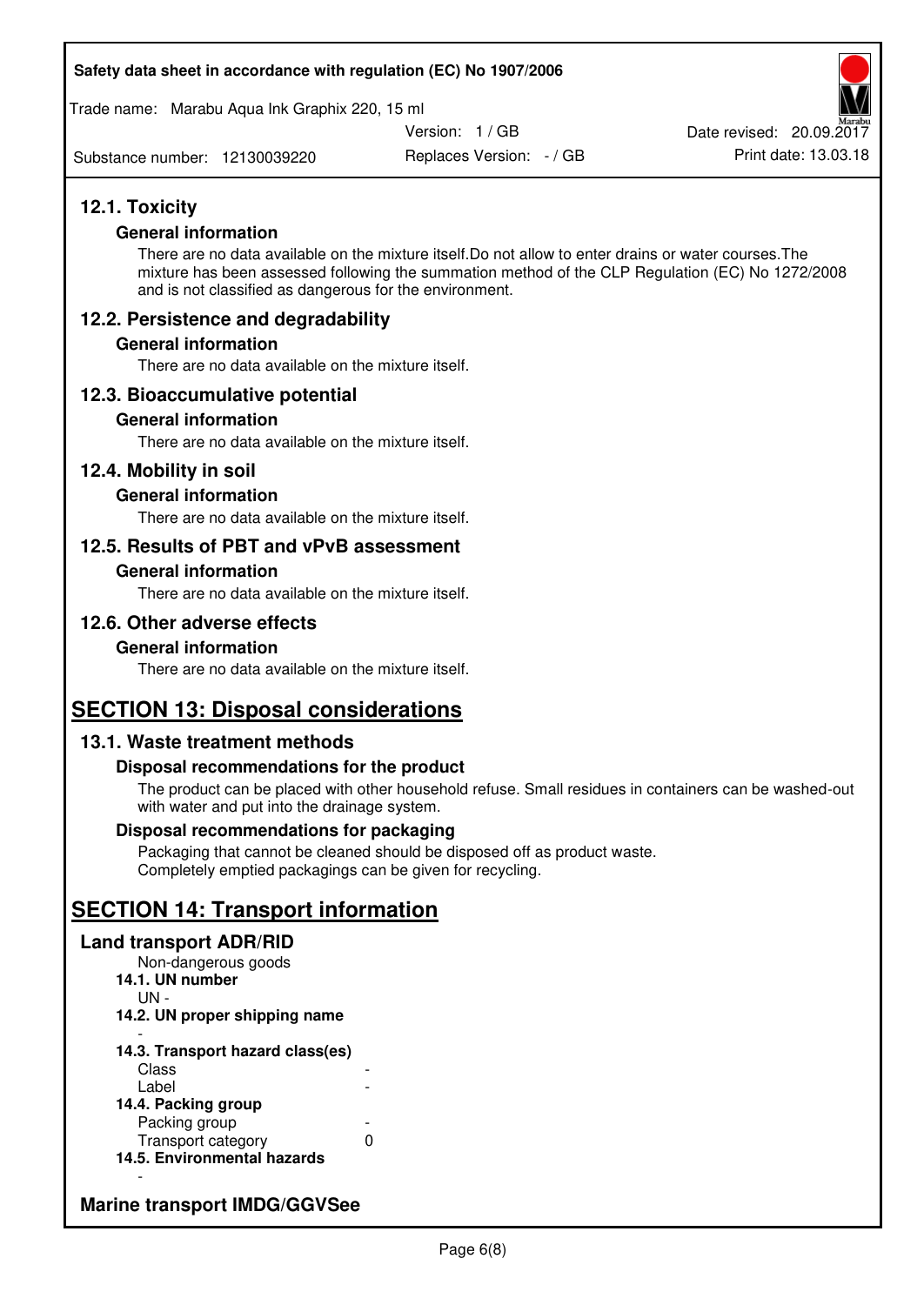| Safety data sheet in accordance with regulation (EC) No 1907/2006                                                                                                                           |                                                                                                       |                          |
|---------------------------------------------------------------------------------------------------------------------------------------------------------------------------------------------|-------------------------------------------------------------------------------------------------------|--------------------------|
| Trade name: Marabu Aqua Ink Graphix 220, 15 ml                                                                                                                                              |                                                                                                       |                          |
|                                                                                                                                                                                             | Version: 1 / GB                                                                                       | Date revised: 20.09.2017 |
| Substance number: 12130039220                                                                                                                                                               | Replaces Version: - / GB                                                                              | Print date: 13.03.18     |
| 14.1. UN number<br>$UN -$<br>14.2. UN proper shipping name                                                                                                                                  | The product does not constitute a hazardous substance in sea transport.                               |                          |
| 14.3. Transport hazard class(es)<br>Class                                                                                                                                                   |                                                                                                       |                          |
| Subsidiary risk                                                                                                                                                                             |                                                                                                       |                          |
| 14.4. Packing group<br>Packing group                                                                                                                                                        |                                                                                                       |                          |
| 14.5. Environmental hazards<br>no                                                                                                                                                           |                                                                                                       |                          |
| Air transport ICAO/IATA<br>14.1. UN number<br>UN -<br>14.2. UN proper shipping name                                                                                                         | The product does not constitute a hazardous substance in air transport.                               |                          |
| 14.3. Transport hazard class(es)                                                                                                                                                            |                                                                                                       |                          |
| Class<br>Subsidiary risk                                                                                                                                                                    |                                                                                                       |                          |
| 14.4. Packing group                                                                                                                                                                         |                                                                                                       |                          |
| Packing group<br>14.5. Environmental hazards                                                                                                                                                |                                                                                                       |                          |
| Information for all modes of transport<br>14.6. Special precautions for user<br>Transport within the user's premises:<br>Always transport in closed containers that are upright and secure. | Ensure that persons transporting the product know what to do in the event of an accident or spillage. |                          |
| <b>Other information</b><br>14.7. Transport in bulk according to Annex II of Marpol and the IBC Code                                                                                        |                                                                                                       |                          |
| no                                                                                                                                                                                          |                                                                                                       |                          |
| <b>SECTION 15: Regulatory information</b>                                                                                                                                                   |                                                                                                       |                          |
| 15.1. Safety, health and environmental regulations/legislation specific for the substance<br>or mixture                                                                                     |                                                                                                       |                          |
| <b>VOC</b>                                                                                                                                                                                  |                                                                                                       |                          |
| VOC (EU)<br>VOC (EU)                                                                                                                                                                        | 0,41<br>℅<br>4,2<br>g/l                                                                               |                          |
| <b>Other information</b>                                                                                                                                                                    | The product does not contain substances of very high concern (SVHC).                                  |                          |
| <b>Other information</b>                                                                                                                                                                    |                                                                                                       |                          |
| All components are contained in the TSCA inventory or exempted.<br>All components are contained in the DSL inventory.                                                                       |                                                                                                       |                          |
| 15.2. Chemical safety assessment                                                                                                                                                            | For this preparation a chemical safety assessment has not been carried out.                           |                          |
| <b>SECTION 16: Other information</b>                                                                                                                                                        |                                                                                                       |                          |
| Hazard statements listed in Chapter 3                                                                                                                                                       |                                                                                                       |                          |
| H225                                                                                                                                                                                        | Highly flammable liquid and vapour.                                                                   |                          |